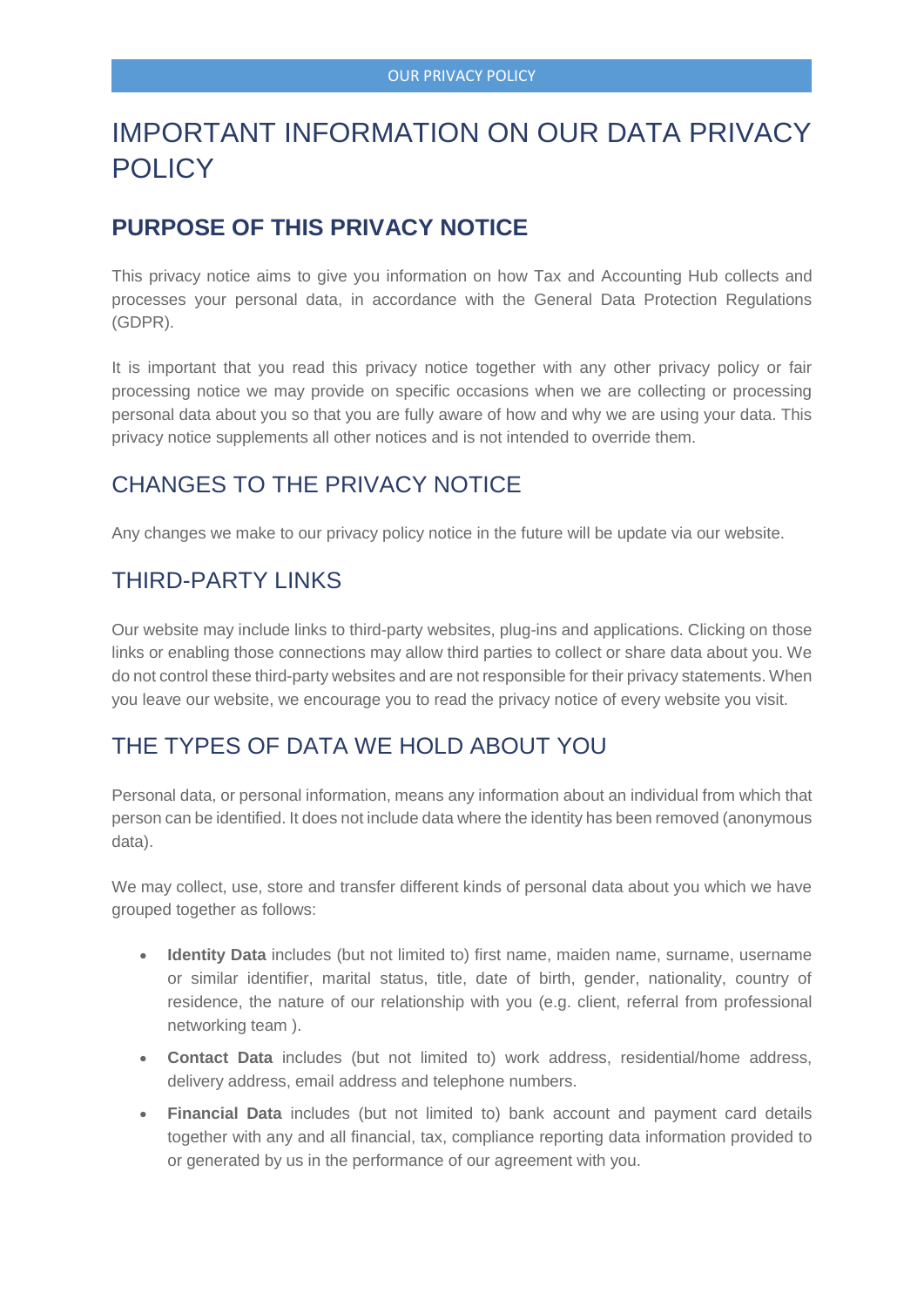- **Transaction Data** includes (but not limited to) details about payments to and from you and other details of paid for products and services we are providing to you.
- **Technical Data** includes (but not limited to) internet protocol (IP) address, your login data, browser type and version, time zone setting and location, browser plug-in types and versions, operating system and platform and other technology on the devices you use to access our website.
- **Profile Data** includes (but not limited to) your username and password, purchases or orders made by you, details of the contact we have had with you in relation to the provision of our services, information about any complaints and enquiries you make to us, your interests, preferences, expertise/areas of work, feedback and survey responses.

# IF YOU FAIL TO PROVIDE PERSONAL DATA

Where we need to collect personal data by law, or under the terms of a contract we have with you and you fail to provide that data when requested, we may not be able to perform the contract we have or are trying to enter into with you (for example, to provide you with products or services). Alternatively, we may be unable to comply with our legal or regulatory obligations. In this case, we may have to cancel a product or service you have with us, but we will notify you if this is the case at the time.

# HOW IS YOUR PERSONAL DATA COLLECTED?

We use different methods to collect data from and about you including through:

- **Direct interactions.** You may give us your Identity, Contact, Financial by filling in forms or by corresponding with us by post, telephone, email or person at the meeting.
- **Automated technologies or interactions.** As you interact with our website, we may automatically collect Technical Data about your equipment, browsing actions and patterns. We collect this personal data by using cookies, website portal emails and other similar technologies.
- **Third parties or publicly available sources.** We may purchase or receive personal data about you from various third parties and public sources. In this instance, we are using data that already exists and therefore are not responsible for the origination or accuracy of it. Examples of where we may get this information are set out below:

Technical Data from the following parties:

- 1. analytics providers such as Google based inside or outside the EU;
- 2. advertising networks such as Google based inside or outside the EU; and
- 3. search information providers such as Microsoft or Google based inside or outside the EU.
- Contact, Financial and Transaction Data from providers of technical, payment and delivery services such as Google Drive, PayPal based inside **OR** outside the EU.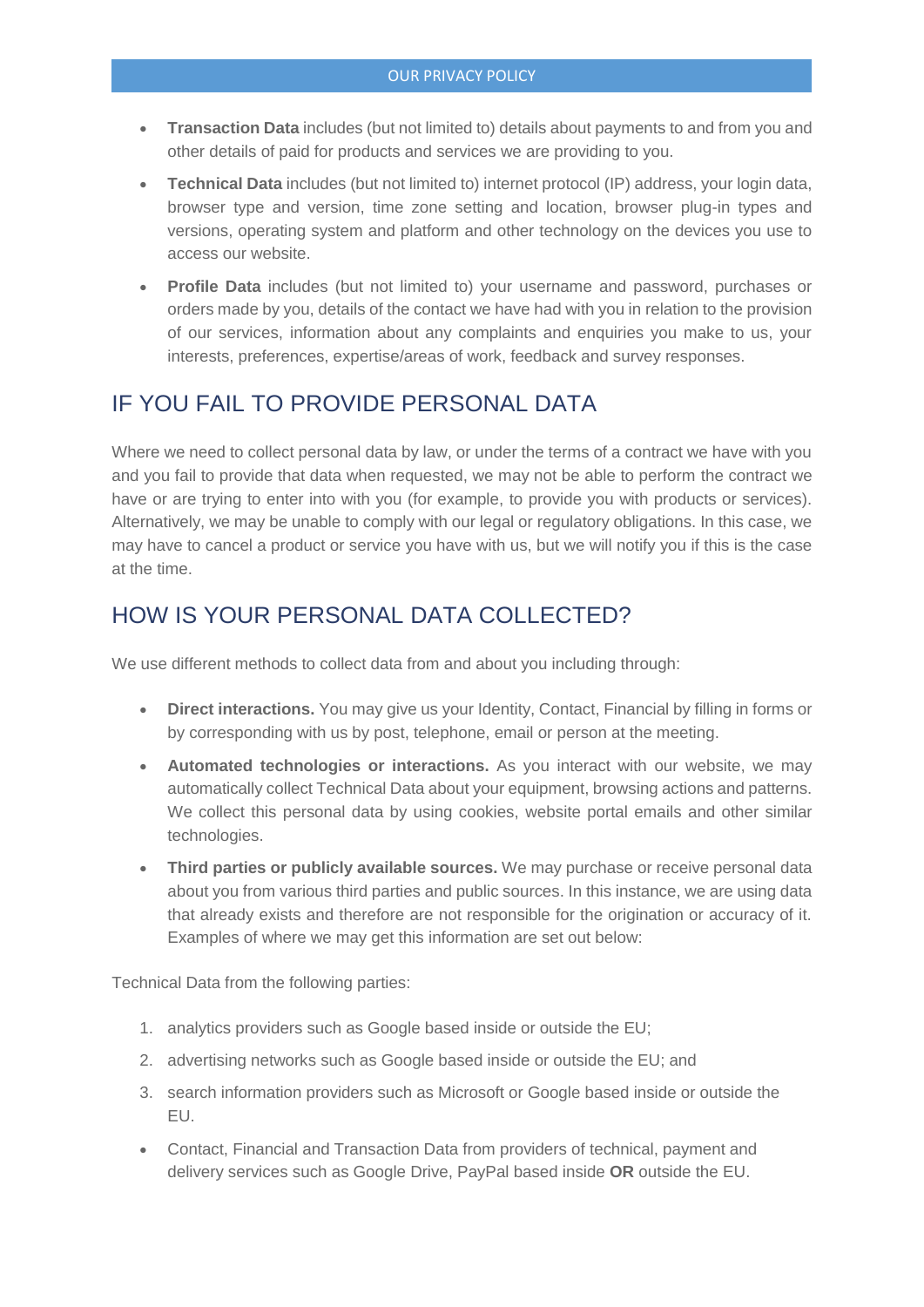- Identity and Contact Data from publicly availably sources such as Companies House and the Electoral Register based inside the EU or the Internal Revenue Service based in the USA.
- Identity and Contact Data from external anti-money laundering verification providers.

#### HOW WE USE YOUR PERSONAL DATA

We will only use your personal data when the law allows us to. Most commonly, we will use your personal data in the following circumstances:

- Where we need to perform the contract we are about to enter into or have entered into with you. This is necessary for the performance of our services and to comply with our legal obligations. This may include processing your personal data where you are an employee, subcontractor, supplier or customer of our client.
- Where it is necessary for our legitimate interests (or those of a third party) provided that those interests do not override your interests, rights and freedoms which require the protection of personal data. This includes processing for marketing, business development and statistical management purposes.
- Where we need to comply with a legal or regulatory obligation.
- We may process your personal data for certain additional purposes with your consent, and in these limited circumstances where your consent is required for the processing of your personal data then you have the right to withdraw your consent to processing for such specific purposes.

Please note that we may process your personal data for more than one lawful basis depending on the specific purpose for which we are using your data. See glossary below to find out more about the types of lawful basis that we will rely on to process your personal data.

Generally, we do not rely on consent as a legal basis for processing your personal data other than in relation to sending third party direct marketing communications to you via email or text message. You have the right to withdraw consent to marketing at any time by email us at info@taxandaccountinghub.com

# PURPOSES FOR WHICH WE WILL USE YOUR PERSONAL **DATA**

We have set out below, in a table format, a description of all the ways we plan to use your personal data, and which of the legal bases we rely on to do so. We have also identified what our legitimate interests are where appropriate.

Note that we may process your personal data for more than one lawful basis depending on the specific purpose for which we are using your data. Please email us if you need details about the specific legal basis we are relying on to process your personal data where more than one basis purpose to register you as new client, billing, tax deadline reminder updates.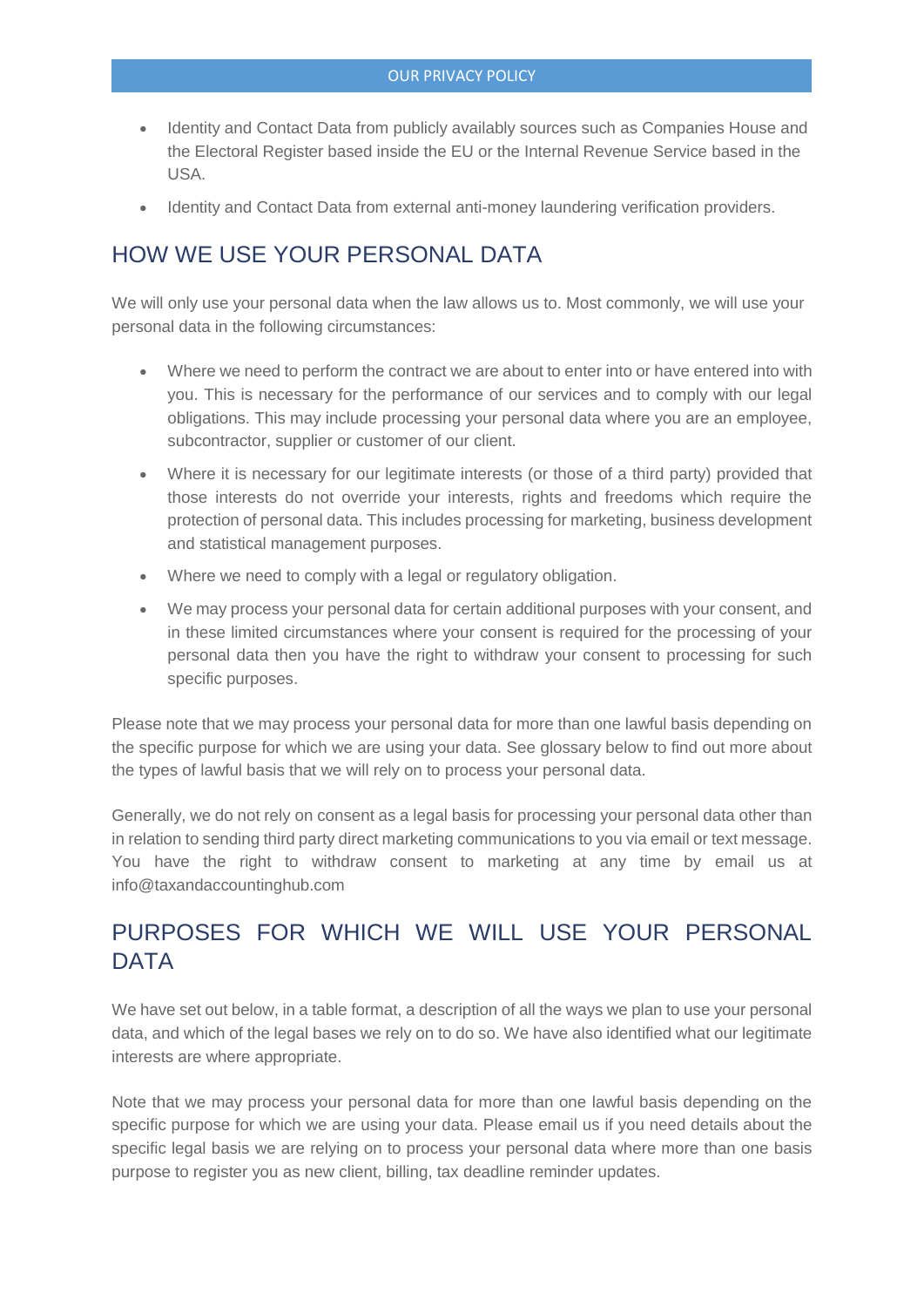#### OPTING OUT

You can ask us to stop sending you tax technical and reminder messages at any time by email us at info@taxandaccountinghub.com

Where you opt-out of receiving these messages, this will not apply to personal data provided to us as a result of a service, service experience or other transactions.

#### CHANGE OF PURPOSE

We will only use your personal data for the purposes for which we collected it, unless we reasonably consider that we need to use it for another reason and that reason is compatible with the original purpose. If you wish to get an explanation as to how the processing for the new purpose is compatible with the original purpose, please email us.

If we need to use your personal data for an unrelated purpose, we will notify you and we will explain the legal basis which allows us to do so.

Please note that we may process your personal data without your knowledge or consent, in compliance with the above rules, where this is required or permitted by law.

# DISCLOSURES OF YOUR PERSONAL DATA

We may have to share your personal data with the parties set out below for the purposes set out in the table above.

- Internal Third Parties as set out in the [glossary](https://www.frankhirth.com/privacy-notice?_cldee=aW5mb0B0bXRheGF0aW9uc2VydmljZXMuY29t&recipientid=contact-d8badaf3f758e811a958000d3a22c7f9-8e7a4533b33b4a198fef84ad10e4dbbb&utm_source=ClickDimensions&utm_medium=email&utm_campaign=EM1%20GDPR%20opt-in&esid=6541ce39-c35d-e811-a95f-000d3a2bcc69&urlid=2#Third_parties_Glossary)
- **External Third Parties as set out in the [glossary](https://www.frankhirth.com/privacy-notice?_cldee=aW5mb0B0bXRheGF0aW9uc2VydmljZXMuY29t&recipientid=contact-d8badaf3f758e811a958000d3a22c7f9-8e7a4533b33b4a198fef84ad10e4dbbb&utm_source=ClickDimensions&utm_medium=email&utm_campaign=EM1%20GDPR%20opt-in&esid=6541ce39-c35d-e811-a95f-000d3a2bcc69&urlid=2#Third_parties_Glossary)**
- Third parties to whom we may choose to sell, transfer, or merge parts of our business or our assets. Alternatively, we may seek to acquire other businesses or merge with them. If a change happens to our business, then the new owners may use your personal data in the same way as set out in this privacy notice.

We require all third parties to respect the security of your personal data and to treat it in accordance with the law. We do not allow our third-party service providers to use your personal data for their own purposes and only permit them to process your personal data for specified purposes and in accordance with our instructions.

#### TRANSFERRING PERSONAL DATA OUTSIDE THE EEA

We will transfer the personal data we collect about you to the following countries outside of the EEA: Singapore, India, UAE, in order to perform our contract with you.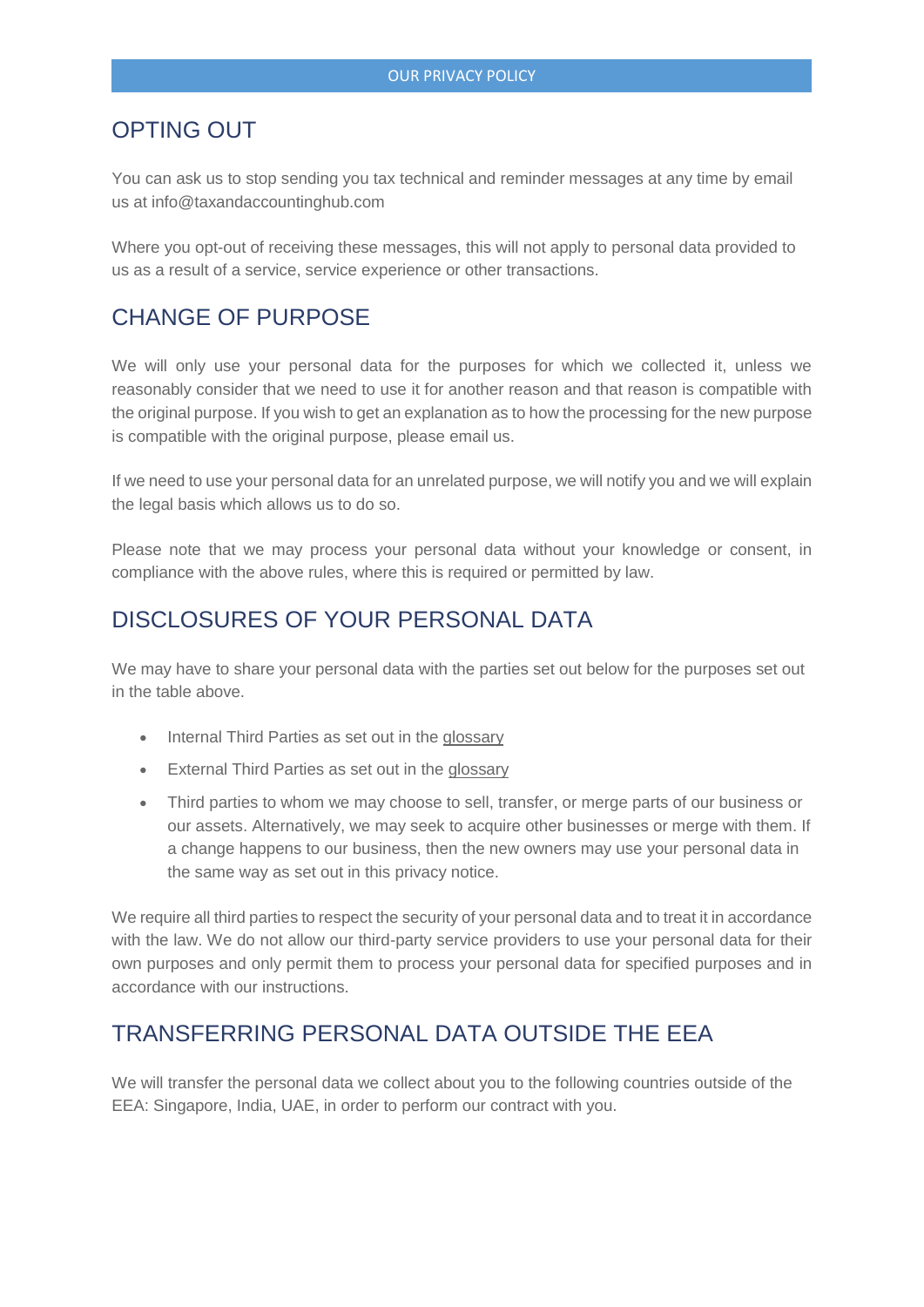#### DATA SECURITY

We have put in place commercially reasonable and appropriate security measures to prevent your personal data from being accidentally lost, used or accessed in an unauthorised way, altered or disclosed. In addition, we limit access to your personal data to those employees, agents, contractors and other third parties who have a business need to know. They will only process your personal data on our instructions and they are subject to a duty of confidentiality.

We have put in place procedures to deal with any suspected personal data breach and will notify you and any applicable regulator of a suspected breach where we are legally required to do so.

#### DATA RETENTION

We will only retain your personal data for as long as necessary to fulfil the purposes for which we collected it, including for the purposes of satisfying any legal, accounting, or reporting requirements.

To determine the appropriate retention period for personal data, we consider:

- The requirements of our business and the services provided;
- Any statutory and legal obligations;
- The purposes for which we originally collected the personal data;
- The lawful grounds on which we based our processing;
- The types of personal data we have collected;
- The amount, nature/categories, and sensitivity of the personal data;
- The potential risk of harm from unauthorised use or disclosure of your personal data;
- Whether the purpose of the processing could reasonably be fulfilled by other means.

Details of retention periods for different aspects of your personal data are available in our retention policy. In relation to marketing and referrals only:

- Should you not reply to our communications in line with GDPR regarding acceptance of our privacy notice and opt-in for either marketing communications, or to remain on our database as a referrer; your identity, contact, profile and marketing and communications data, will be kept for a period of 12 months and then deleted.
- Should you opt out of marketing communications and/or our referral database, your details (identity, contact, profile and marketing and communications data), will be kept on a suppression list that is only accessible by a limited number of staff within Tax and accounting Hub.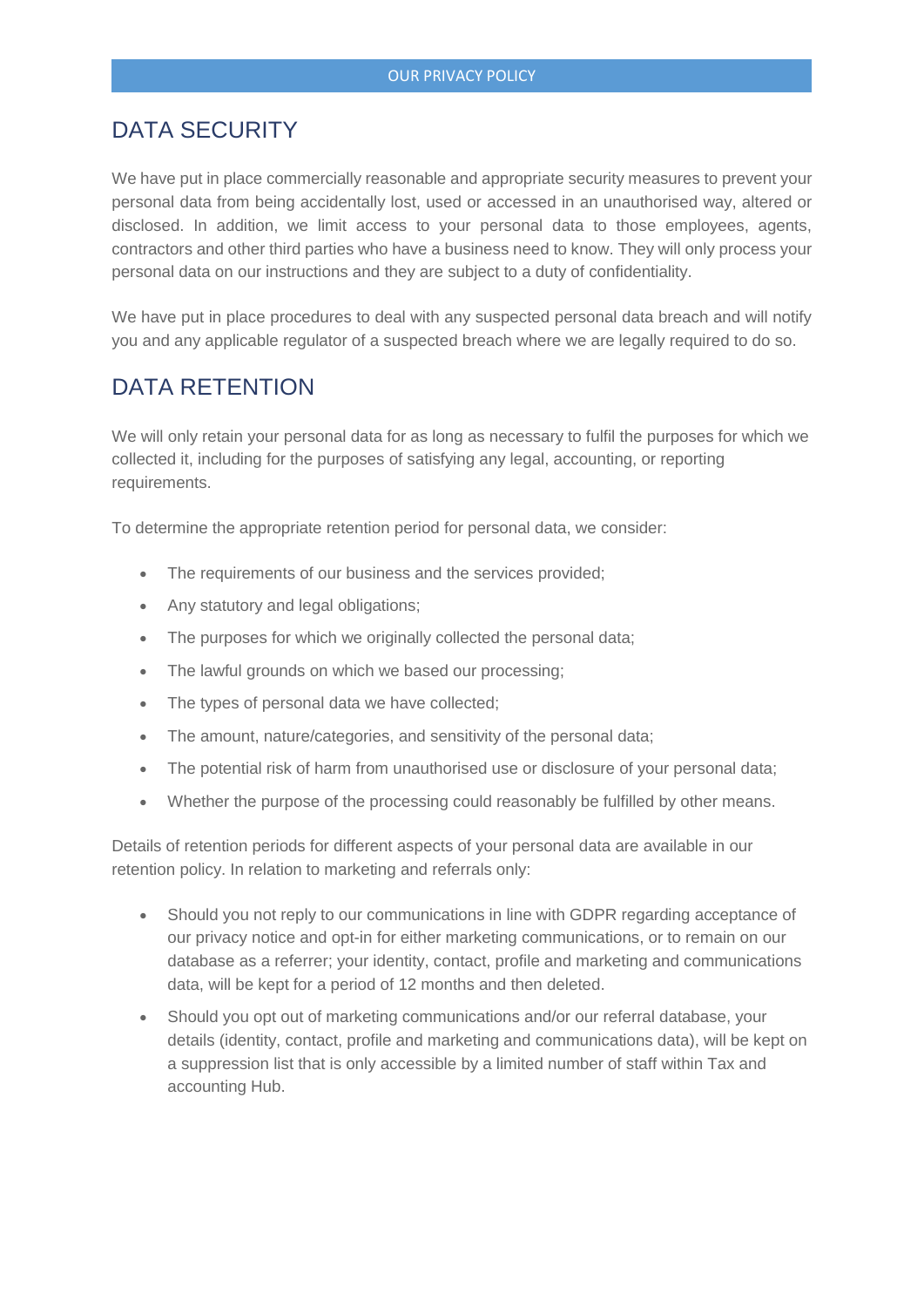# YOUR LEGAL RIGHTS OF ACCESS, CORRECTION, ERASURE AND RESTRICTION

# YOUR DUTY TO INFORM US OF CHANGES

It is important that the personal data we hold about you is accurate and current. Should your personal information change, please notify us of any changes which we need to be made aware by emailing us on info@taxandaccountinghub.com.

#### YOUR RIGHTS IN CONNECTION WITH PERSONAL DATA

Under certain circumstances, you have rights under data protection laws in relation to your personal data:

- **Request access to your personal data.** This enables you to receive details of the personal data we hold about you and to check that we are processing it lawfully
- **Request correction of your personal data.**
- **Request erasure of your personal data.** This enables you to ask us to delete or remove personal data where there is no good reason for us continuing to process it. You also have the right to ask us to delete or remove your personal data where you have exercised your right to object to processing (see below.)
- **Object to processing of your personal data** where we are relying on a legitimate interest (or those of a third party) and there is something about your particular situation which makes you want to object to processing on this basis. You also have the right to object where we are processing your personal information for direct marketing purposes.
- **Request restriction of processing your personal data**. This enables you to ask us to suspend the processing of personal data about you, for example if you want us to establish its accuracy or the reason for processing it.
- **Request transfer of your personal data** to you or another data controller if the processing is based on consent, carried out by automated means and this is technically feasible.
- **Right to withdraw consent.** In the limited circumstances where you may have provided your consent to the collection, processing and transfer of your personal data for a specific purpose (for example, in relation to direct marketing that you have indicated you would like to receive from us), you have the right to withdraw your consent for that specific processing at any time.

If you wish to exercise any of the rights set out above, please contact our Data Protection Officer.

# NO FEE USUALLY REQUIRED

You will not have to pay a fee to access your personal data (or to exercise any of the other rights). However, we may charge a reasonable fee if your request is clearly unfounded, repetitive or excessive. Alternatively, we may refuse to comply with your request in these circumstances.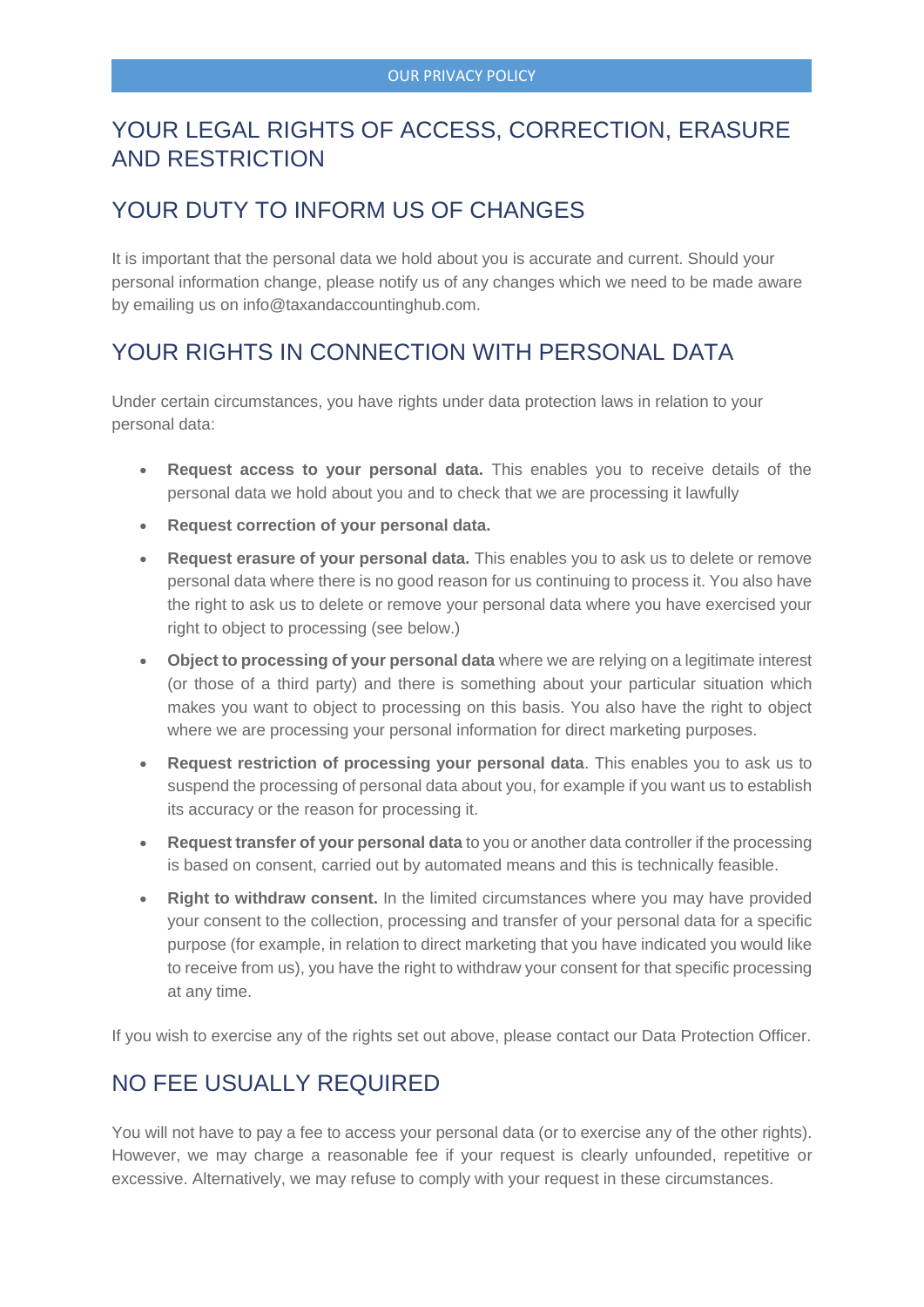#### WHAT WE MAY NEED FROM YOU

We may need to request specific information from you to help us confirm your identity and ensure your right to access your personal data (or to exercise any of your other rights). This is a security measure to ensure that personal data is not disclosed to any person who has no right to receive it. We may also contact you to ask you for further information in relation to your request to speed up our response.

#### TIME LIMIT TO RESPOND

We try to respond to all legitimate requests within one month. Under GDPR article 12.3, this period will be extended by two further months where necessary, taking into account the complexity and number of requests.

#### CONTACT DETAILS

Our full details are:

**Data Protection Officer:** Kader M Jawali Ameen **Address:** Tax and Accounting Hub Ltd, Hallings Wharf Studio Office, 1A Cam Road London, e15 2SS, United Kingdom **Email address:** Kader@taxandaccountinghub.com **Telephone number:** +44 (0)20 82211154

# **GLOSSARY**

#### LAWFUL BASIS

**Legitimate Interest** means the interest of our business in conducting and managing our business to enable us to give you the best service/product and the best and most secure experience. We make sure we consider and balance any potential impact on you (both positive and negative) and your rights before we process your personal data for our legitimate interests. We do not use your personal data for activities where our interests are overridden by the impact on you (unless we have your consent or are otherwise required or permitted to by law). You can obtain further information about how we assess our legitimate interests against any potential impact on you in respect of specific activities by emailing us.

**Performance of Contract** means processing your data where it is necessary for the performance of a contract to which you are a party or to take steps at your request before entering into such a contract.

**Comply with a legal or regulatory obligation** means processing your personal data where it is necessary for compliance with a legal or regulatory obligation that we are subject to.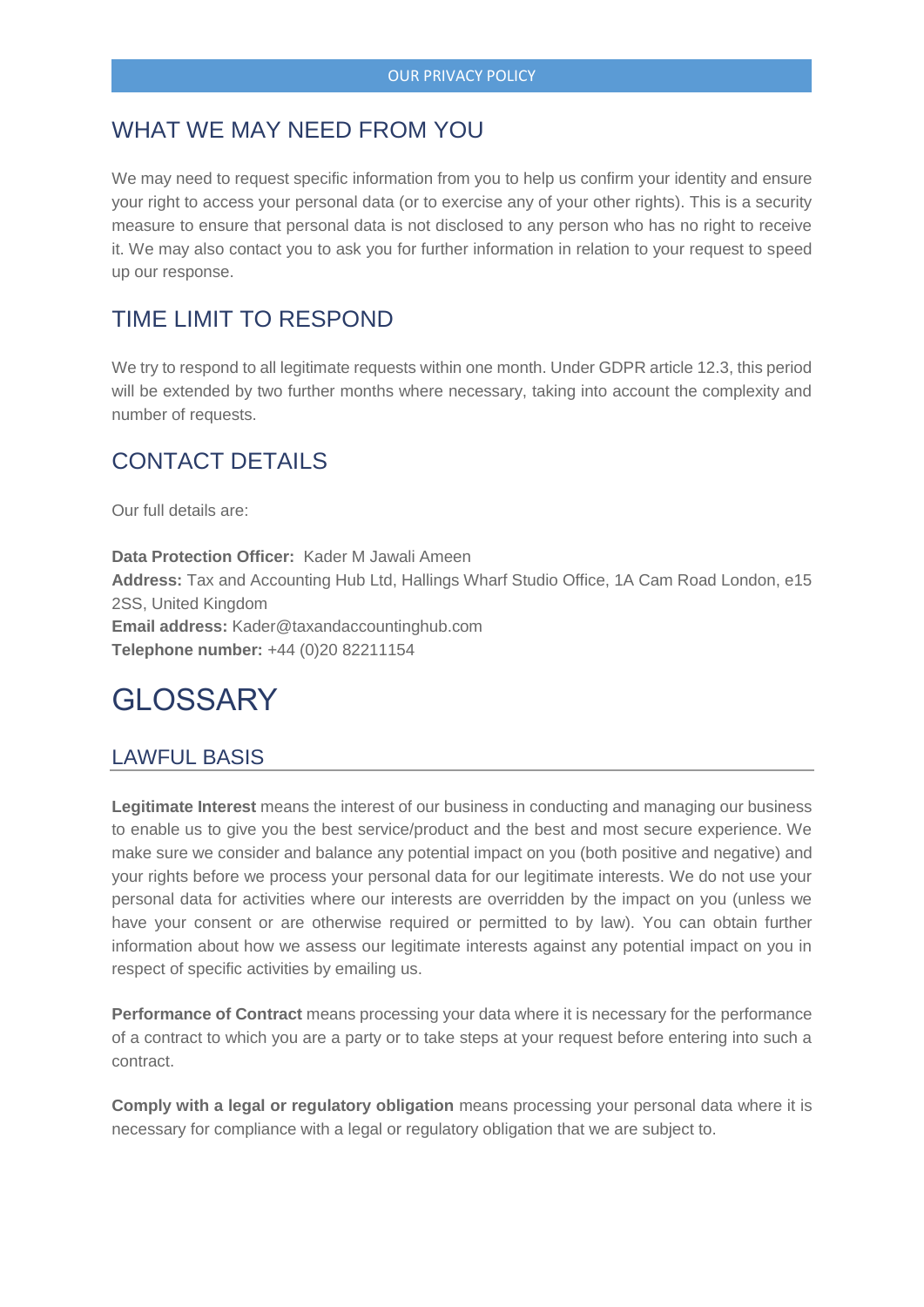#### THIRD PARTIES INTERNAL THIRD PARTIES

Other companies in the Tax and Accounting Hub Ltd Group acting as joint controllers or processors and who are based in the United Kingdom, Singapore, UAE, and India and provide IT and system administration services and undertake leadership reporting.

#### EXTERNAL THIRD PARTIES

- Service providers acting as processors based in the EU who provide IT and other system administration services
- Services providers who are Tax and Accounting Hub Ltd, ITIN representative based in India, Singapore, and UAE who provide assistance with ITIN (Individual tax Identification application process) Services for our clients based in local regions.
- HM Revenue & Customs, Internal Revenue Service, regulators and other authorities acting as processors or joint controllers based in the United Kingdom, United States of America Singapore, United Arab Emirates and India who require reporting of processing activities in certain circumstances.

#### YOUR LEGAL RIGHTS

You have the right to:

**Request access** to your personal data (commonly known as a "data subject access request"). This enables you to receive a copy of the personal data we hold about you and to check that we are lawfully processing it.

**Request correction** of the personal data that we hold about you. This enables you to have any incomplete or inaccurate data we hold about you corrected, though we may need to verify the accuracy of the new data you provide to us.

**Request erasure** of your personal data. This enables you to ask us to delete or remove personal data where there is no good reason for us continuing to process it. You also have the right to ask us to delete or remove your personal data where you have successfully exercised your right to object to processing (see below), where we may have processed your information unlawfully or where we are required to erase your personal data to comply with local law. Note, however, that we may not always be able to comply with your request of erasure for specific legal reasons which will be notified to you, if applicable, at the time of your request.

**Object to processing** of your personal data where we are relying on a legitimate interest (or those of a third party) and there is something about your particular situation which makes you want to object to processing on this ground as you feel it impacts on your fundamental rights and freedoms. You also have the right to object where we are processing your personal data for direct marketing